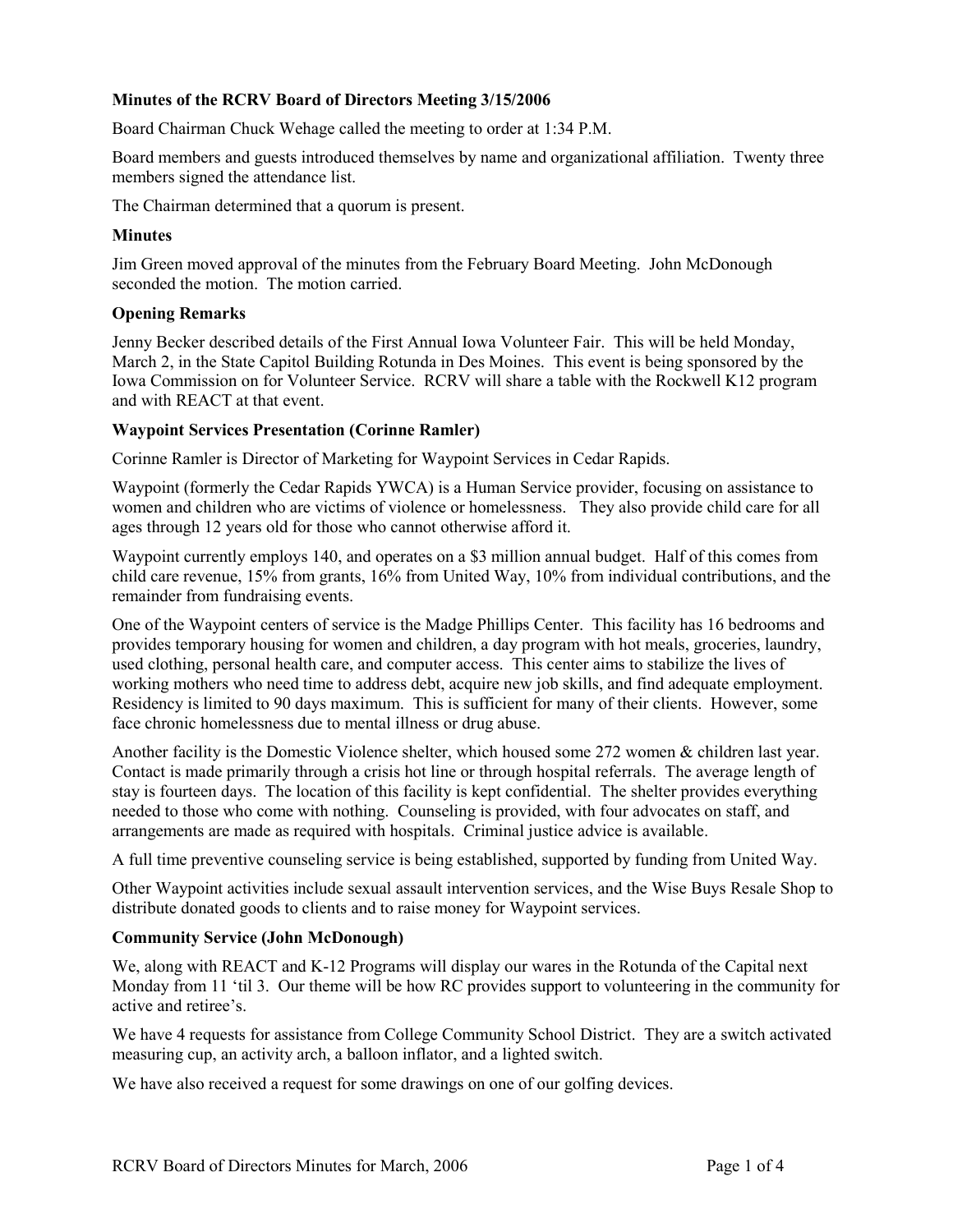Murphy is building several more of our large ball throwers for GWAEA.

The Science Station documentation project is in the final stages of completion.

We are continuing to design ramps as well as building having recently completed another ramp.

Our next design meeting for the Ramp and Lift Design Teams will be held in our office on 3/21/06.

Several of us also continue to help seniors with Medicare Part D signups. Also, Humana is sending out checks to folks that purchased drugs recently and were overcharged. Three months drugs should cost twice the monthly charge, but they were charging 2 ½ times. I received my check this week.

The Salvation Army is looking for Math and Science mentors in the Roosevelt Middle School area for a new program they are about to start.

The American Cancer Society also needs drivers to transport patients to and from treatments.

A Space Shuttle Project at Pierce will need 10 volunteers again this year.

Our Team continues to support several 15-5 meetings in the area.

# **Communications (Rod Thorpe)**

The RCRV Newsletter is due out in April. Anyone with material to appear in this newsletter should submit that material in March or in very early April.

# **Data Base (Jim Klein)**

Database was updated for a few address changes and for the obituaries. It was also updated for the new RCRV registrations provided by Pete Jurgens.

Since I will be out of town until May, I made a copy of the mailing list for the April newsletter and sent it to Cindy Dietz.

I was contacted about the need for a computer upgrade in the RCRV office. I responded that the current computer is adequate for the Database Committee requirements and that an upgrade was not necessary.

# **Recruiting and Retention (Pete Jurgens)**

No report

# **Heart of Iowa (Myrna Loehrlein)**

After a slightly slow period around the holidays, we are full up again. Three of our five childcare rooms are oversubscribed so that we cannot take all the children at the same time. While we are dealing with lots of children, we are still experiencing a staff shortage due to maternity leaves, serious illness, etc. We hope to see all staff back to work soon.

We have been blessed with two grants - one for the shelving units we have been seeking for some time. These are the base of our centers-based program. The other grant is from our participation in the Childcare Quality Initiative sponsored by United Way.

We will finally be able to discard the concrete block filled tubs we have been using for dividers in our infant room and use appropriate child size furniture. We are very excited about this.

Next project will be curbs to contain chips in the playground. We are also looking to provide benches for mothers to observe their children in the playground. This will be developed in Community Project meetings

We had a visit from Senator Tom Harkin. This was probably an expression of the increased interest in family-centered substance abuse treatment.

I am presently looking for research based guidelines for the participation of children in these programs an option for anyone in RCRV who would like to start a research program of their own!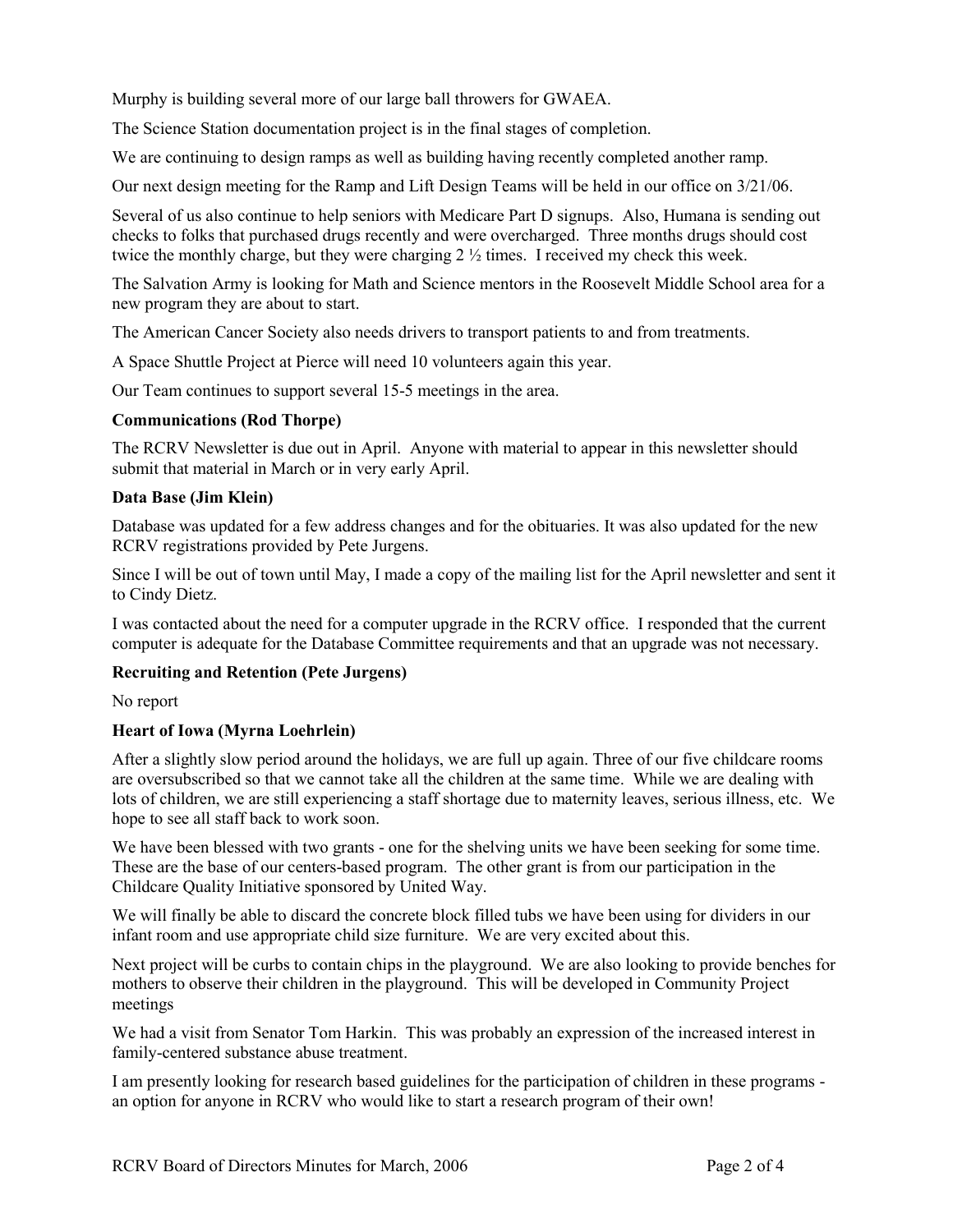# **St Lukes (Denise Walker)**

The St. Lukes Rehabilitation Program is undergoing a new 3–year accreditation evaluation. The major renovation program for the rehabilitation facilities previously reported begins in April.

Saturday, June 3, Rehabilitation Services and another program called "Think First" are presenting a bike safety rodeo. Up to 1000 participants are expected. This is intended to be a "real educational effort." Organizers may ask for RCRV volunteer help setting up new events on the course.

The staff is still working on policy on borrowed bicycles and helmets.

### **United Way (Mary Klinger)**

No report

### **Heritage Agency on Aging (Linda Dearinger)**

No report.

### **Aging Services (Carol Luth)**

John Wauer and crew have finished another wheel chair ramp for Aging Services.

Aging Services is being honored as one of 5 best volunteer programs in the country. This award is to be presented in California next month.

The shortfall in the county volunteer services grant is affecting Aging Services programs. Considerable time is being spent to work around problems and find new funding sources.

### **Jane Boyd (Karl Kassel)**

No report.

### **RSVP (Sara Case)**

Meals on Wheels is much in need of drivers.

## **Options of Linn County (Wayne Clayton)**

Our most recent activity with RCRV has centered on repair of switches and a CD-ROM device. We have also received a switch tester.

#### **Red Cross (Joan Schaffer)**

No report.

#### **REACT (Barb Klaweiter)**

No report.

## **Bridge, Four Oaks (Carol Kalous)**

A mock trial is to be presented April 6, with children playing roles. Jack Rector is helping and is to testify as a "witness."

A carnival or bazaar–like event called Spring Delight will be presented April 29, featuring various product vendors.

Fourteen Four Oakes children participated in the Broadway Maybes event as dancers.

#### **Sixth Judicial District (Heidi Soethout)**

Next meeting of WRAP is April 3.

#### **Grant Wood AEA (Ann Griffin)**

No report.